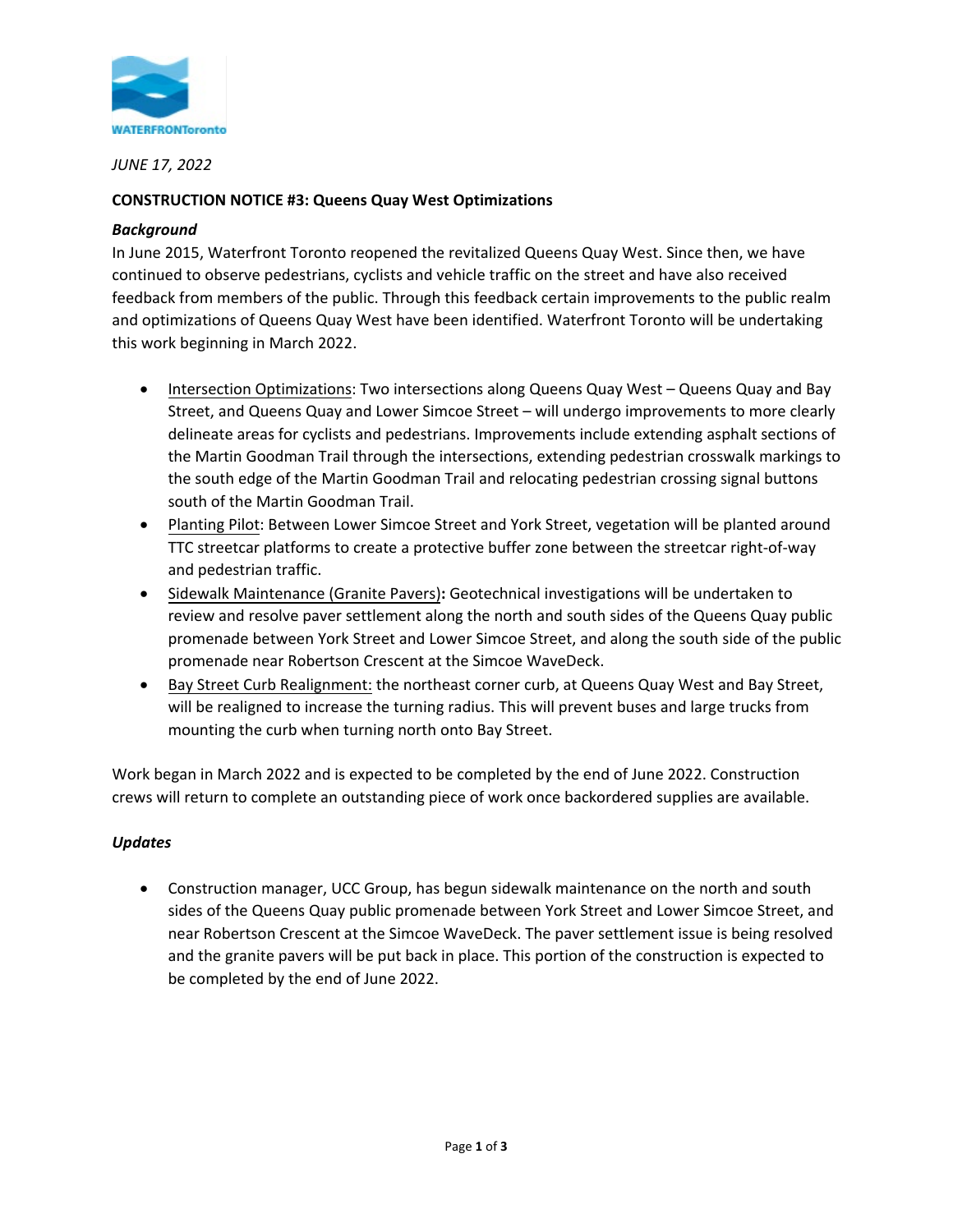



*Construction areas along Queens Quay West for sidewalk maintenance, intersection optimizations and a planting pilot, between Robertson Crescent and York Street.*

### *What to expect*

While sidewalk maintenance on the Queens Quay public promenade is being completed, construction fencing will be installed around work sites. Sidewalk maintenance on any one portion of the sidewalk is expected to take between approximately 1 to 3 days to complete. As maintenance is completed, construction crews will move fencing and start sidewalk maintenance on a new portion of the promenade. All sidewalk maintenance is expected to be completed by the end of June 2022.

Waterfront Toronto is working with construction manager, UCC Group, to reduce the construction fencing footprint where possible. We are also working to ensure that both the public promenade and Martin Goodman Trail are not obstructed in any one place at the same time.

Pedestrians travelling through the area will be able to travel around work sites with minimal disruption to their route and should follow sidewalk detour signs posted on site.

Moderate noise from construction equipment can be expected as well as a minimal increase in construction vehicle traffic.

### *Project Partners*

Project delivery: Waterfront Toronto Construction manager: UCC Group